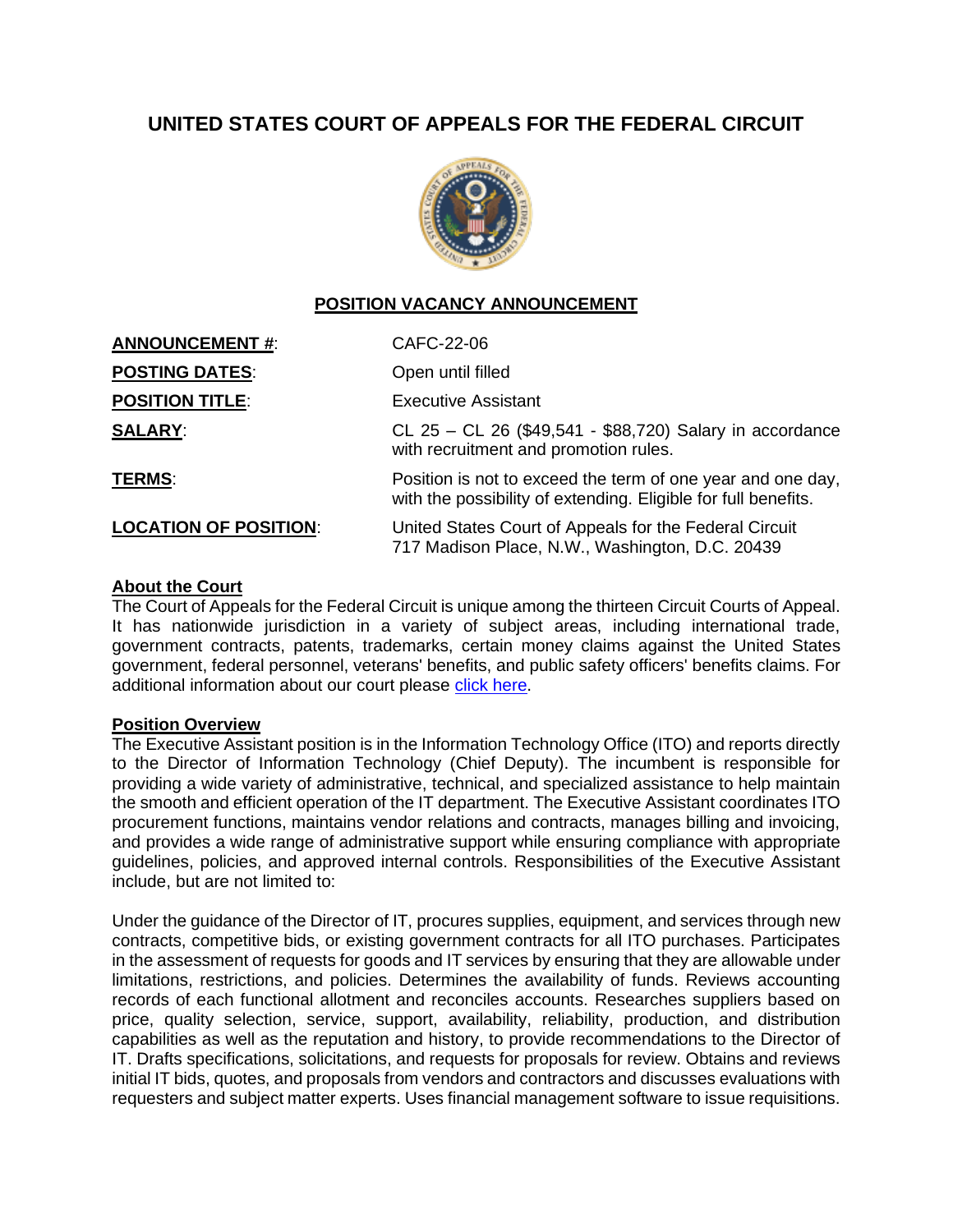Adheres to the *Guide to Judiciary Policy* and Judiciary Procurement Program Procedures on procurement practices.

Coordinates with vendors on supply and delivery of purchased items. Monitors contract performance to ensure compliance with contracted obligations. Assists with clarifying contract requirements and resolving conflicts. Receives, reviews, and files quotes, invoices, and other IT related financial records. Conducts monthly review of all court telecommunication bills for accuracy. Communicates with vendors to resolve billing discrepancies, as necessary. Develops and maintains logs, tracking forms, spreadsheets, and databases for tracking department purchases, inventory, and IT device distribution and user information. Serves as primary liaison between ITO and technology vendors for the purposes of procurements, licensing, and maintenance renewals. Maintains a database of vendor contact information. Identifies and maintains lists of vendors and supply sources for IT goods and services.

Prepares correspondence, reports, form letters, and documents. Maintains correspondence records. Prepares, proofreads, and edits materials, including monthly memos, for accuracy, proper grammar, and spelling. Assists the Director of IT in planning meetings and maintains the ITO electronic calendar. Prepares meeting minutes of proceedings. Prepares travel authorizations for ITO staff travel and processes travel vouchers according to judiciary policy and procedures.

Coordinates general activities in the immediate office, including arranging for equipment maintenance. Provides phone coverage for the IT Director and the IT Help Desk on an as needed basis and ensures phone lines do not go unanswered during normal business hours. Oversees the re-ordering of consumable supplies for the department. Distributes monthly purchase logs documenting ITO government purchase card transactions. Reports matters regarding the office's physical needs, such as heating, cooling, lighting, and cleaning to the Administrative Services Office - Facilities Team. Performs other related duties as needed.

All work is performed on site 8 AM to 4:30 PM. This position is not telework eligible, except on an ad hoc basis during weather related closures.

### **Required Competencies**

Candidates must demonstrate the ability to work with all levels of staff in an organized and professional manner and can effectively communicate both orally and in writing. The ideal candidate will have knowledge of administrative and procurement procedures, guidelines, policies, and protocols. Candidates must demonstrate sound and mature problem-solving skills and judgment and exhibit a professional and positive demeanor and a customer-focused attitude. The preferred candidate will possess federal procurement experience.

### **Required Qualifications**

Candidates must possess an associate's degree from an accredited college or university. A bachelor's degree is preferred. Specialized Experience Candidates must have a minimum of two (2) years of progressively responsible clerical or administrative experience that provided thorough knowledge of the rules, regulations, practices and principles required to successfully perform the duties of this position and involved the routine use of specialized terminology and automated software and equipment for word processing, data entry, and report generation.

- **To qualify for the CL 25**, at least one of the two years of specialized experience must have been at or equivalent to the CL 24 (GS 8) level.
- **To qualify for the CL 26**, at least one of the two years of specialized experience must have been at or equivalent to the CL 25 (GS 9) level.